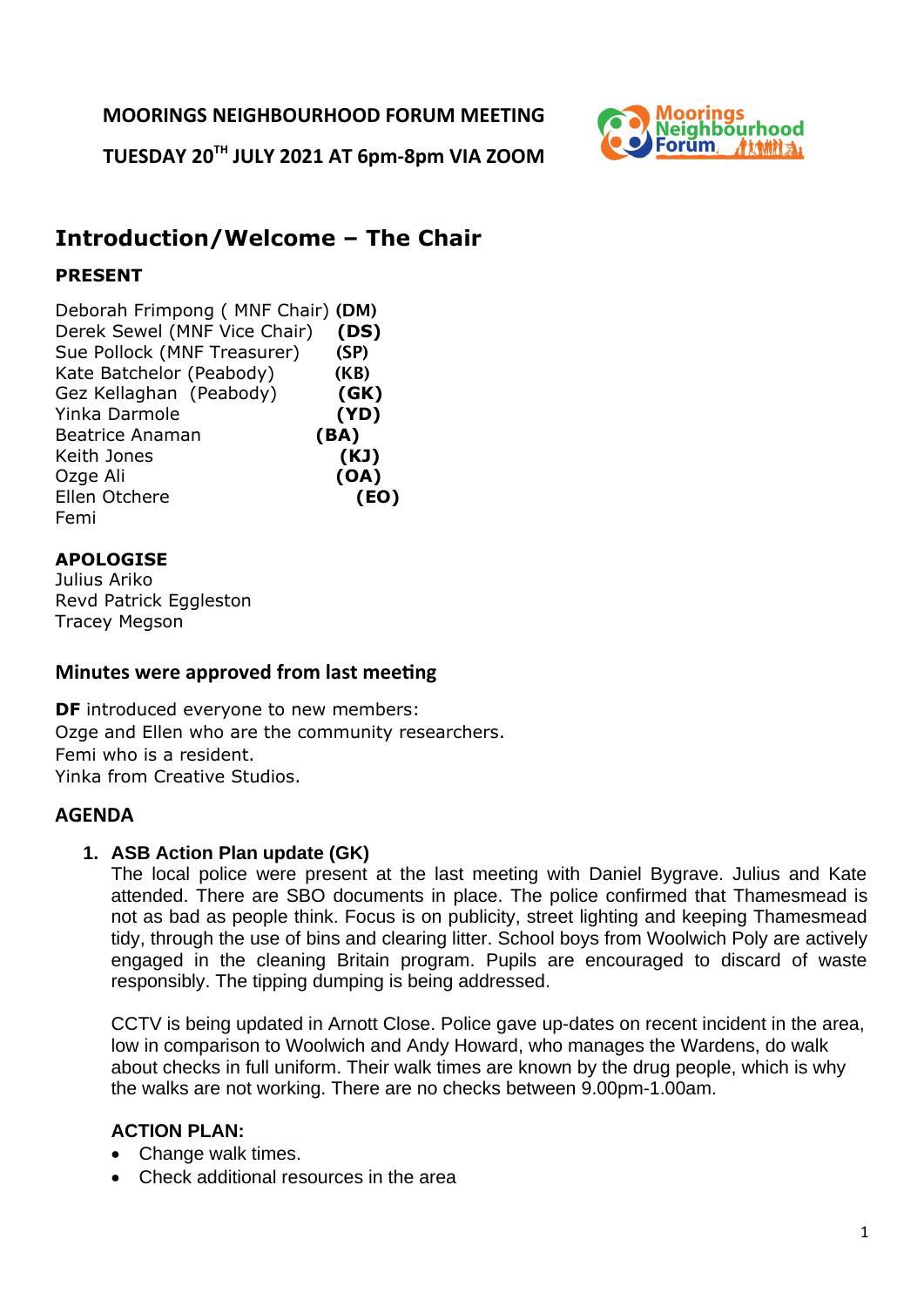- Peabody looking at working around enforcement in September
- Parent Forum meeting to identify areas of drug usage.
- DS suggested sending brief summary of what to share for the MNF newsletter.

# **2. Birchmere changing rooms update – (SP)**

Ideas for the site from visit on 21<sup>st</sup> July- from Peabody, St Margaret Clitherow, Fishing group and residents.

- Making several large art pieces to bring in colour in the entrance and other areas of the rooms.
- The children could be part of creating a beautiful, friendly and welcoming space for everyone.
- Creating a small outdoor picnic where children can enjoy their picnic lunch, look at the lake ( perhaps even a little drawing session with their clip boards) and have a little play on the field. It would only require the school to book and pay a small fee to reserve it. This should cover some maintenance cost.
- A small café but, it requires someone to hire the space and make it work. Or rent the café for workspaces to other groups. i.e Artfix in Woolwich.
- Well-being: Outdoor gym for yoga.
- Create a Spa and Sauna room to relax.
- Run healthy eating programmes and other issues related to health.
- Up-grade garages (where fishing equipment is held, toilets and showers.

**KB** – Explained that the site is large and has natural light and great landscape. We need to do a community brief, to engage with the Peabody technical team and the architects. We need to create a Birchmere sub-panel. There are three key options:

- Fix the building
- Create a kitchen for the café
- Create an outdoor gym

**OA** – Said she is happy to get involved – She could help draw up the survey. She will send the video and photos to DS, DF and SP.

#### **3. Updates from Moorings Community Researchers**

**OA and EO**: They are both working on an engagement strategy plan. Initially to develop a community survey to obtain demographic details: Name, Age employment and address. The idea is:

- To attract new members for MNF.
- Build new relationships and work with partners.

DS will put info on a data base system and mail chimp.

#### **4. A new Creative Studio for Thamesmead**

**YD –** Works on the Public Art Scheme from Signet Square to establish a creative space. He has 5 young people and is looking for a PA (4hrs/day for 24weeks @ £25.00/hr).